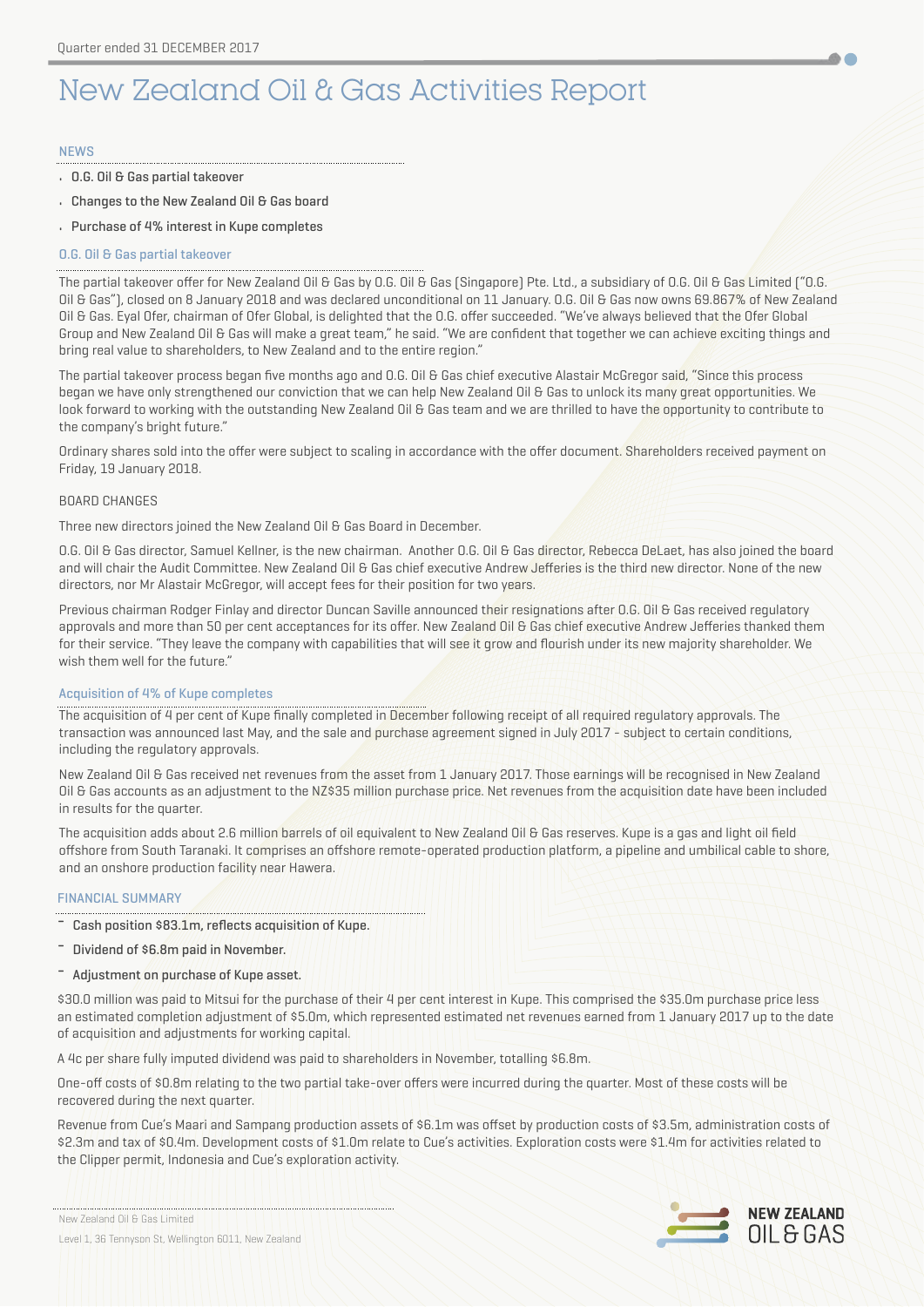## **FINANCE AND PRODUCTION**

## PERFORMANCE

**DO** 

|                                  | Comparable quarter a year ago | Previous quarter | 3 months to 31 DEC 17 |
|----------------------------------|-------------------------------|------------------|-----------------------|
| Revenue from production<br>NZ\$m | 19 R                          | hХ               |                       |
| Cash balance<br><b>NZ\$m</b>     | $R\cap F$                     |                  |                       |

# GROUP REVENUE BY QUARTER



#### GROUP CASH BALANCE AT 31 DECEMBER 2017 NZ\$83.1M



#### PRODUCTION BY FIELD AND PRODUCT

| <b>FIELD</b>                  |                             | Total field for quarter<br>[gross] | Our share Dec 2017<br>[net] |
|-------------------------------|-----------------------------|------------------------------------|-----------------------------|
| Kupe<br>Taranaki, New Zealand | Oil<br><b>Barrels</b>       | 293,386                            | 11,735                      |
|                               | Gas<br>Petajoules           | 6.47                               | 0.26                        |
|                               | <b>LPG</b><br><b>Tonnes</b> | 24,527                             | 981                         |
|                               | Revenue<br><b>NZD\$m</b>    |                                    | 1.4                         |
| Maari<br>Taranaki New Zealand | Oil<br><b>Barrels</b>       | 697,314                            | 34,866                      |
|                               | Revenue<br>AUD\$m           |                                    | 2.2                         |
| Sampang<br>Java, Indonesia    | Oil<br><b>Barrels</b>       | 13,652                             | 731                         |
|                               | Gas<br>Petajoules           | 3.12                               | 0.36                        |
|                               | Revenue<br><b>AUD\$m</b>    |                                    | 3.3                         |

Some rounding. Shares of Indonesian assets are net of government take. Production, financial and interest figures in this report show 100% of Cue's interest. New Zealand Oil & Gas owns 50.04% of Cue. Acquisition of Kupe was completed in December 2017. This table shows Kupe production performance for the entire quarter and revenue from the date of acquisition.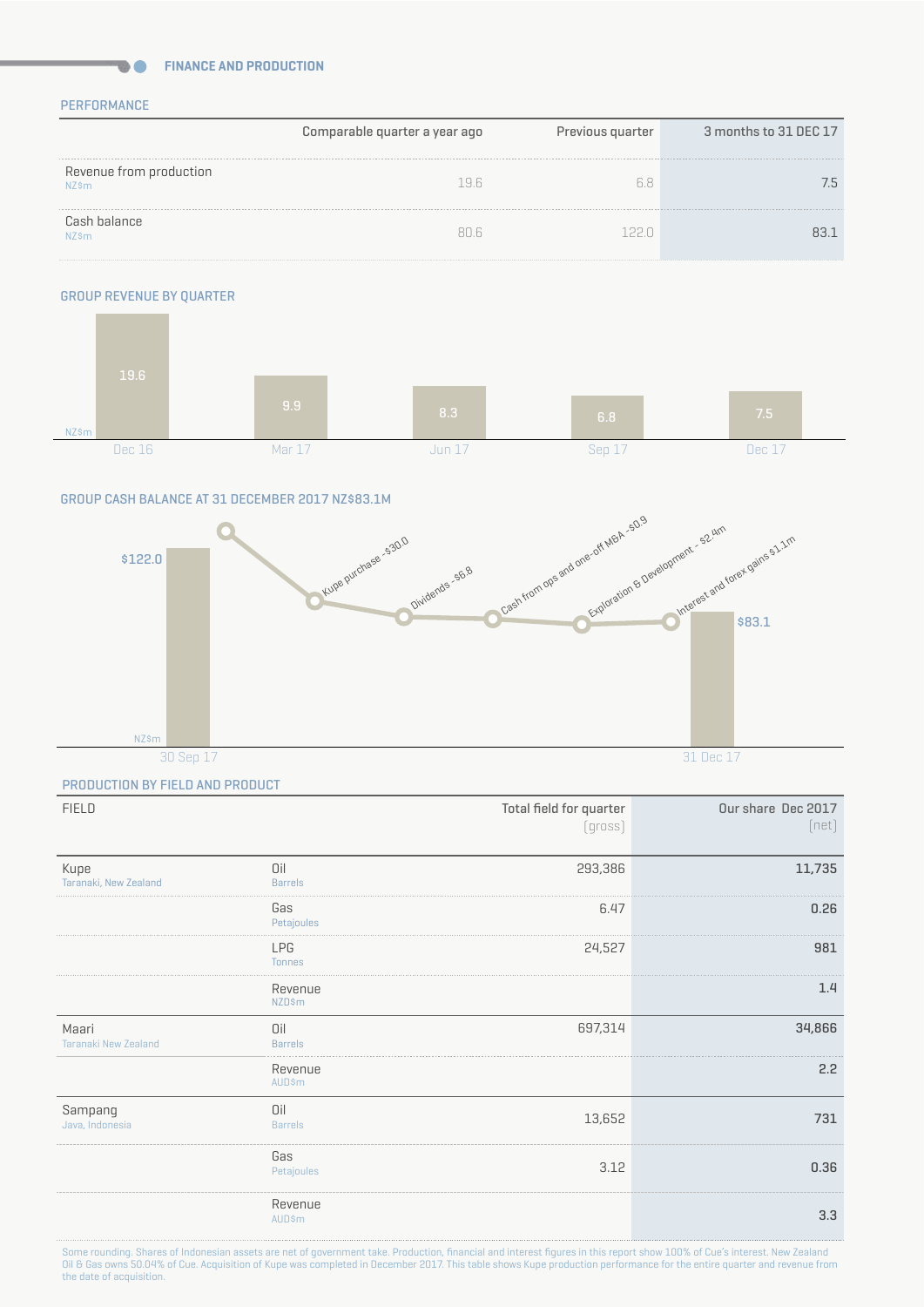#### KUPE

#### **Kupe oil and gas field** (PML 38146)

4% New Zealand Oil & Gas

50% Lattice Energy (Operator)

46% Genesis Energy

Kupe gas production was pleasing, at an average of 70 terajoules per day.

LPG production is affected by continuing work on propane compressors.

Yields of gas condensate are declining in line with expectations.

Several plant optimisation projects are being pursued and work continues to progress on the next phase of development for the Kupe field. The specific focus for this work is the timing of compressor and well projects.

# MAARI

#### **Maari and Manaia oil field** (PML 38160)

#### 5% Cue Energy

69% OMV New Zealand (Operator)

16% Todd Maari

10% Horizon Oil International

During the quarter, production was reduced as workovers were successfully undertaken on two wells in the Maari and Manaia fields; MN1 and MR7A.

The MN1 workover involved the deepening of the Electric Submersible Pump (ESP) in the well and completion of new sections in the well bore. The workover was completed successfully and resulted in a 200 per cent increase in production from the well to approximately 3000 barrels per day at the end of the quarter.

# SAMPANG

#### **Sampang Production Sharing Contract**

# 15% Cue Energy

45% Santos Sampang (Operator)

40% Singapore Petroleum Company

Wortel revenue for the quarter was lower than expected due to delayed receipt of December sales revenue, received on 2 Jan 2018.

During the quarter, the Sampang Sustainability Project was completed, with the final removal of oil production facilities, converting the Sampang PSC to a gas-only project.

The final phase of the Sampang Sustainability Project, removal of the Seagood production facility and installation of new compressors at the Grati onshore processing plant, was completed in early December with no safety or environmental issues reported and on time and budget.

The MR7A workover successfully replaced the ESP in the well and perforated an additional zone in the well bore.

Preparations for the Flowing Bottom Hole project, to reduce production pressure and expand production continue and this work is expected to be completed during the first quarter of 2018.

The operator, OMV, is expected to propose an investment decision for a proposed appraisal well in the Manaia Moki reservoir during the current quarter. Cue is continuing technical and commercial assessment in preparation for this decision.

Gas production from Oyong and Wortel fields was reduced during the project and offline for 11 days during the quarter but has now resumed to normal levels.

Operating costs are budgeted to reduce significantly in 2018 with gas-only production facilities.

The Sampang joint venture approved the drilling of the Paus Biru-1 exploration well, expected to spud in the fourth quarter of 2018. The well will target Mundu gas reservoirs at the Paus Biru prospect, 27 kilometres east of the Oyong field. Geotechnical and geophysical site surveys have been completed and drilling preparations are underway.

In the Oyong field, perforations of the existing Oyong-4 well, and in the upper gas column the Upper Mundu reservoir in the existing Oyong-9 well, were completed during the quarter. The Oyong-9 perforation is a significant test of a previously untested upper reservoir section which was thought to be nonproductive.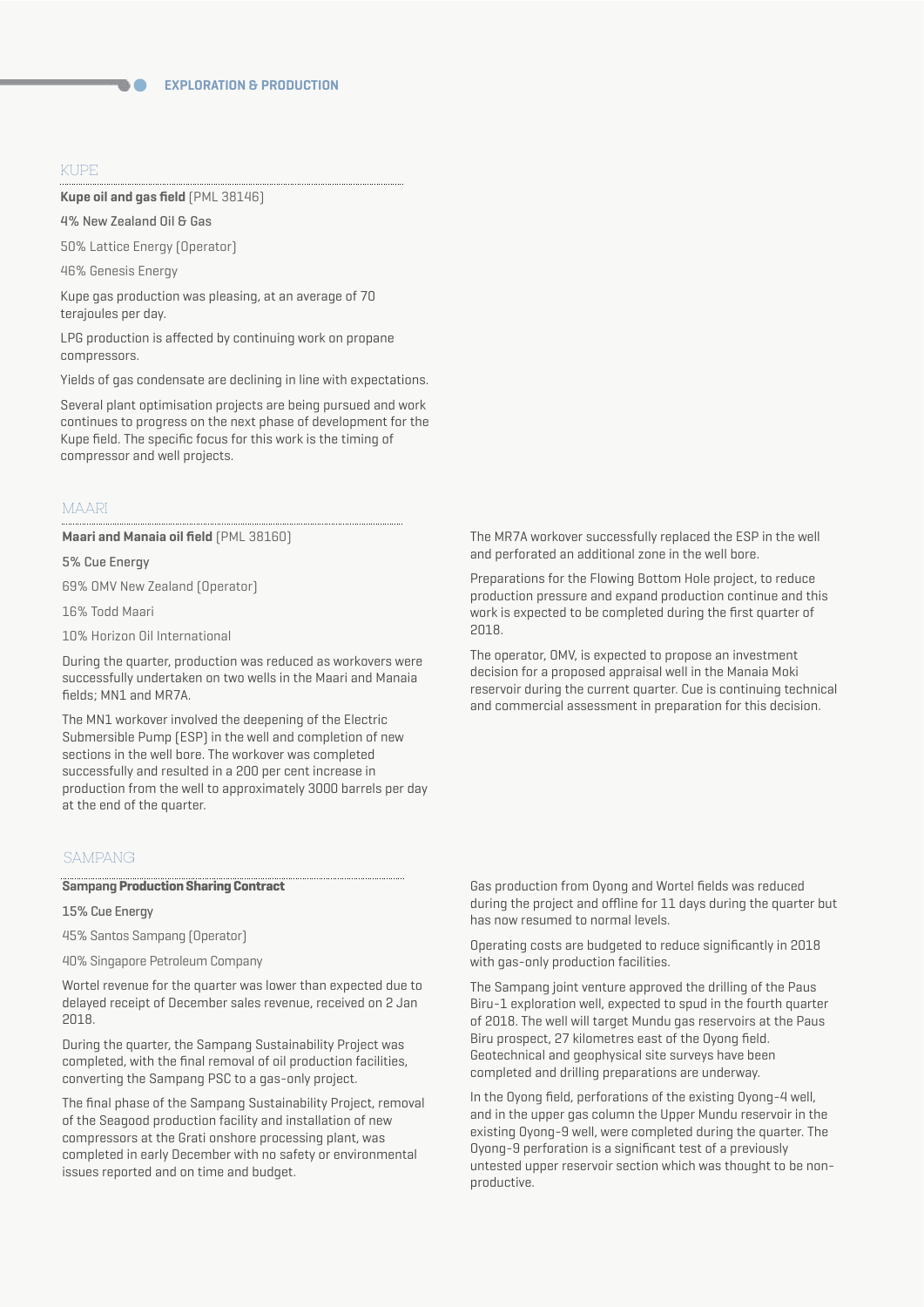# AUSTRALIA

#### **WA-359-P**

## 100% Cue Energy (Operator)

**The Co** 

During the quarter, Cue announced the signing of a farmout agreement with Beach Energy. Under the terms of the agreement, Beach will acquire 21 per cent equity and will carry Cue for 4 per cent of the cost of drilling the Ironbark-1 exploration well. Beach will also reimburse Cue \$900,000 for past costs.

The agreement is conditional on BP exercising its option to acquire 42.5% equity in WA-359-P, Cue obtaining an extension to the permit end date, and other customary approvals.

Also during the quarter, Cue's option with BP over 42.5% equity in WA-359- P was extended until 25 April 2018. With the BP and Beach agreements in place, 75% of the funding for the Ironbark-1 well is conditionally secured.

Cue has initiated discussions with the regulator on a suspension and extension to the current April 2018 permit end date to allow analysis and review of new data as part of the Ironbark-1 drill planning.

Discussions with interested parties to attract a partner or partners to form a joint venture together with BP and Beach are continuing.

## **WA-409-P**

#### 20% Cue Energy

80% BP Developments Australia Pty Ltd (Operator) Analysis of reprocessed seismic is continuing by the Operator.

#### **WA-389-P**

#### 100% Cue Energy

In October 2017, Cue was granted a 24 month suspension and extension of Year 4 of the permit to allow time for geological and geophysical studies to be undertaken to assess the Deep Mungaroo prospectivity, analogous to the Ironbark prospect, within the permit.

# INDONESIA

#### **Mahato**

Production Sharing Contract

12.5% Cue Energy

51% Texcal Mahato (Operator)

16.5% Central Sumatra Energy

20% Bow Energy International Holdings

The Mahato partners continue discussions to move forward with exploration and sign a legally binding operating agreement.

The operator is continuing discussions with the regulator about a potential extension to the exploration period of the permit.

#### **Mahakam Hilir**

Kutei Basin Production Sharing Contract

#### 100% Cue Energy

Cue Kalimantan Pte Ltd (Operator)

During the quarter, Cue completed seismic reprocessing of 2D data, petrophysical analysis of four newly available wells, further gravity modelling and initiated structural interpretation integrating all the data.

From the work undertaken there are positive indicators towards the existence of hydrocarbons in the 1930's Sambutan-8 well.

Preliminary planning for a Naga-Utara 4 appraisal well, to twin the Sambutan-8 well, has commenced, including a review of unused drilling equipment from previous wells, which has the potential to provide significant cost savings.

Cue continued discussion with the Indonesian regulator for a variation to the work program to enable the May 2018 optional well commitment to be deferred until the end of 2018.

Management presentations were held during the quarter with a number of potential farm-in partners. A data room, with updated data and analysis, is being held in the Cue Jakarta office.

There was minimal activity in the production sharing contracts below, other than agreeing with operators 2018 work programmes and budgets:

#### **Kisaran**

22.5% New Zealand Oil & Gas

55% Pacific Oil & Gas (Operator)

22.5% Bukit Energy

#### **Bohorok**

45% New Zealand Oil & Gas

50% Bow Energy International Holdings (Operator)

5% Surya Buana Lestarijaya Bohorok

#### **Palmerah Baru**

# 36% New Zealand Oil & Gas

54% Bow Energy International Holdings (Operator)

10% PT SNP Indonesia

## CANTERBURY-GREAT SOUTH

**Clipper (PEP 52717)**  50% New Zealand Oil & Gas (Operator)

# 50% Beach Energy

Discussions with potential farm-in partners continue to advance.

The joint venture has asked the regulator for a change of conditions to allow extra time before a well comitment needs to be made. This will allow time to analyse new information about the Barque prospect arising from discussions with potential farm-in partners.

# **Toroa (PEP 55794)**  30% New Zealand Oil & Gas

70% Woodside Energy (New Zealand 55794) (Operator)

All Stage 1 commitments have been fulfilled. No work was carried out in the permit during the quarter.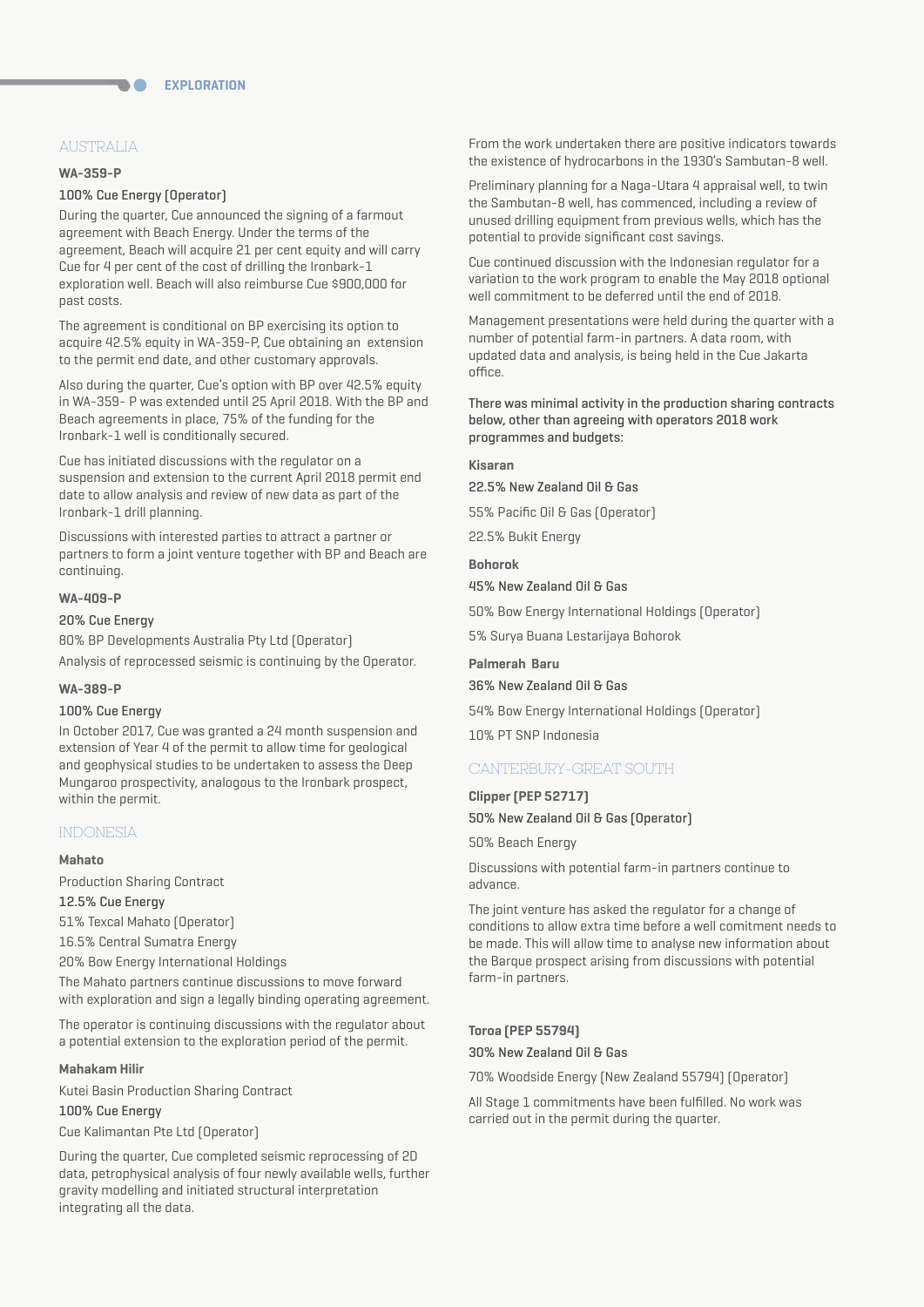